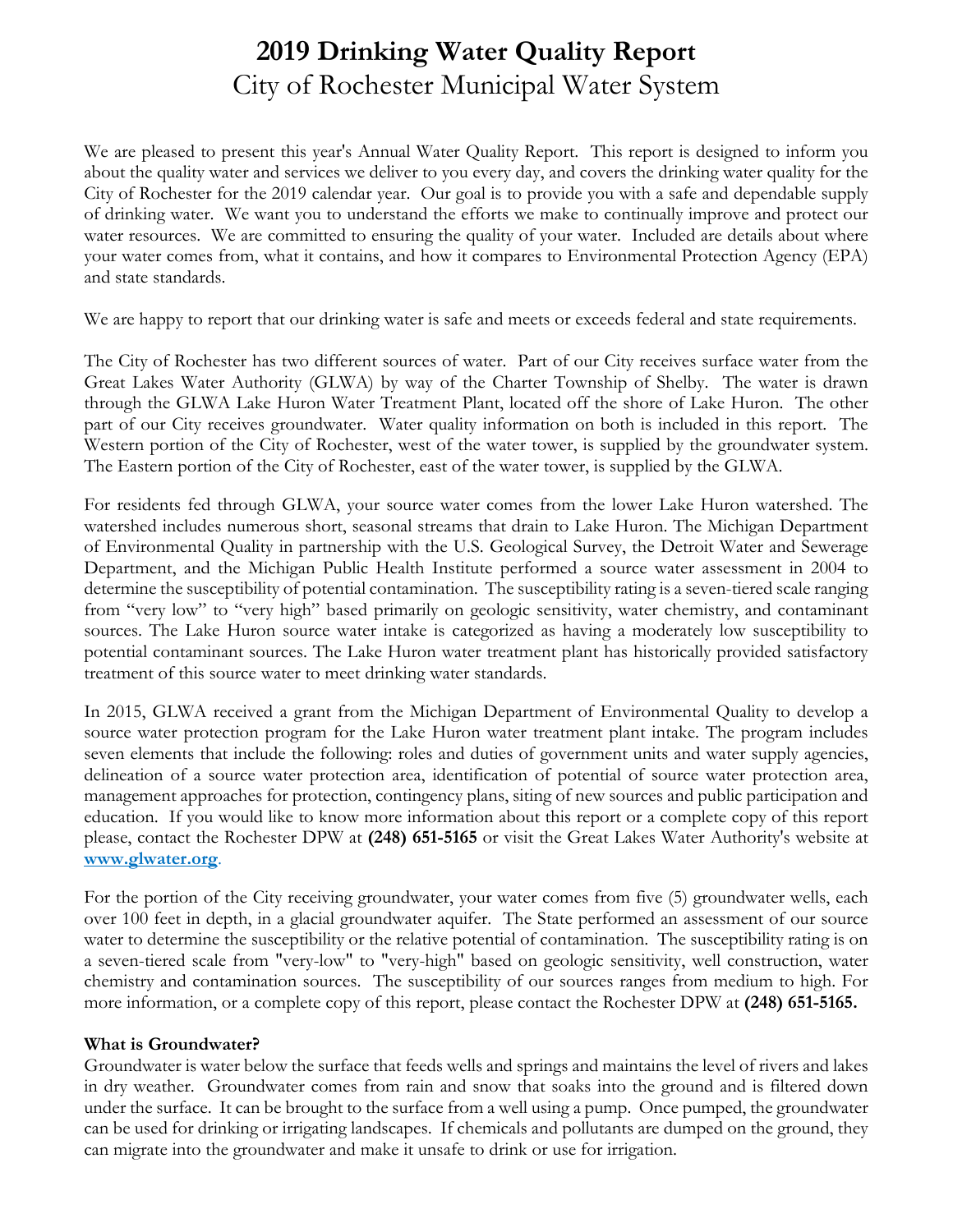#### **What you can do to protect the City's drinking water supply:**

- Always recycle household chemicals like gasoline, paint, and pesticides.
- Never dump chemicals onto the ground.
- Never flush chemicals down the toilet.

For safe disposal of household chemicals, contact NOHaz at **(248) 858-5656,** or visit their website at: https://www.oakgov.com

**Contaminants and their presence in water**: Drinking Water, including bottled water, may reasonably be expected to contain at least small amounts of some contaminants. The presence of contaminants does not necessarily indicate that water poses a health risk. More information about contaminants and potential health effects can be obtained by calling the EPA's Safe Drinking Water Hotline **(800-426-4791).** 

**Sources of drinking water:** The sources of drinking water (both tap water and bottled water) include rivers, lakes, streams, ponds, reservoirs, springs, and wells. As water travels over the surface of the land or through the ground, it dissolves naturally-occurring minerals and, in some cases, radioactive material, and can pick up substances resulting from the presence of animals or from human activity.

#### **Contaminants that may be present in source water include:**

**Microbial contaminants**, such as viruses and bacteria, which may come from sewage treatment plants, septic systems, agricultural livestock operations and wildlife.

**Inorganic contaminants**, such as salts and metals, which can be naturally-occurring or result from urban storm water runoff, industrial or domestic wastewater discharges, oil and gas production, mining or farming.

**Pesticides and herbicides**, which may come from a variety of sources such as agriculture and residential uses.

**Organic chemical contaminants**, including synthetic and volatile organic chemicals, which are byproducts of industrial processes and petroleum production, and can also come from gas stations, urban storm water runoff, and septic systems.

**Radioactive contaminants**, which are naturally occurring or be the result of oil and gas production and mining activities.

In order to ensure that tap water is safe to drink, EPA prescribes regulations, which limit the amount of certain contaminants in water provided by public water systems. The Food and Drug Administration (FDA) regulations establish limits for contaminants in bottled water, which provide the same protection for public health.

**Warning about the vulnerability of some populations to contaminants in drinking water**: Some people may be more vulnerable to contaminants in drinking water than is the general population. Immunocompromised persons such as persons with cancer undergoing chemotherapy, persons who have undergone organ transplants, people with HIV/AIDS or other immune system disorders, some elderly, and infants can be particularly at risk from infections. These people should seek advice about drinking water from their health care providers. EPA/CDC guidelines on appropriate means to lessen the risk of infection by Cryptosporidium and other microbial contaminants are available from the Safe Drinking Water Hotline **(800-426-4791)**.

While your drinking water meets EPA's standard for arsenic, it does contain low levels of arsenic. EPA's standard balances the current understanding of arsenic's possible health effects against the costs of removing arsenic from drinking water. EPA continues to research the health effects of low levels of arsenic, which is a mineral known to cause cancer in humans at high concentrations and is linked to other health effects such as skin damage and circulatory problems.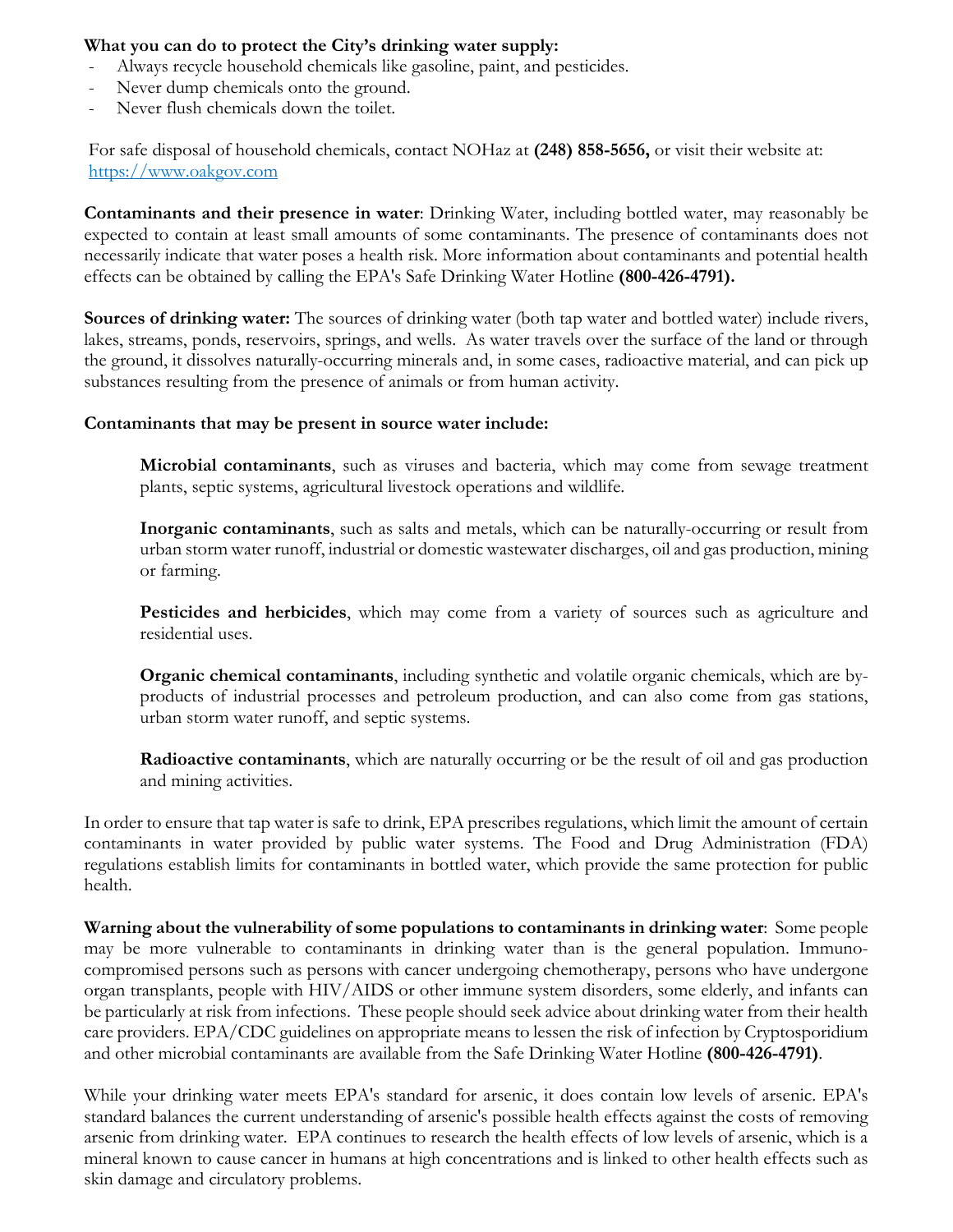If present, elevated levels of lead can cause serious health problems. Pregnant women, infants and young children are typically more vulnerable to lead in drinking water than the general population. It is possible that lead levels at your home may be higher than at other homes in the community as a result of materials used in your home's plumbing. The City of Rochester is responsible for providing high quality drinking water, but cannot control the variety of materials used in plumbing components. When your water has been sitting for several hours, you can minimize the potential for lead exposure by flushing your tap for 30 seconds to 2 minutes before using water for drinking or cooking. If you have a service line that is lead, galvanized previously connected to lead, or unknown but likely to be lead, it is recommended that you run your water for at least 5 minutes to flush water from both your home plumbing and the lead service line. If you are concerned about lead in your water, you may wish to have your water tested. Information on lead in drinking water, testing methods, and steps you can take to minimize exposure is available from the Safe Drinking Water Hotline at **(800-426-4791)** or at http://water.epa.gov/drink/info/lead.

The City of Rochester researched records and conducted site visits in 2019 in regard to water service line materials. There were twenty-seven (27) homes on the groundwater system that appear to have a galvanized water service line and four (4) homes that have an unknown water service material.

Unregulated contaminants are those for which EPA has not established drinking water standards. Monitoring helps EPA to determine where certain contaminants occur and whether it needs to regulate those contaminants. Beginning in July of 2008 - April 2009, the Detroit Water and Sewerage Department (DWSD) began monitoring quarterly for unregulated contaminants under the Unregulated Contaminant Monitoring Rule 2 (UCMR2.) All the UCMR2 contaminants monitored on List 1 and List 2 in 2008-2009 were undetected.

#### **Water Quality Data**

The table below lists all the drinking water contaminants that we detected during the 2019 calendar year. The presence of these contaminants in the water does not necessarily indicate that the water poses a health risk. Unless otherwise noted, the data presented in this table is from testing done January 1 - December 31, 2019. The State allows us to monitor for certain contaminants less than once per year because the concentrations of these contaminants are not expected to vary significantly from year to year. All of the data is representative of the water quality, but some are more than one year old.

**As you can see, our system had no violations. We're proud that your drinking water meets or exceeds all Federal and State requirements. We have learned through our monitoring and testing that some contaminants have been detected. The EPA has determined that your water is SAFE at these levels.** 

**We will update this report annually and will keep you informed of any problems that may occur throughout the year, as they happen. If you have any questions about this report or concerning your water utility, please contact the City of Rochester DPW at 248-651-5165.** 

**Regularly scheduled City Council meetings are held on the second and fourth Mondays of each month, at 7:00 PM, in the Council Chambers of City Hall, 400 Sixth Street, Rochester, MI. For more information about safe drinking water, visit the US Environmental Protection Agency at www.epa.gov/safewater .** 

**PLEASE NOTE that this report will not be mailed to each customer in the City of Rochester. Copies of this report are available at www.rochestermi.org/234/Water-Quality-Report and at Rochester City Hall, 400 Sixth Street, upon request.**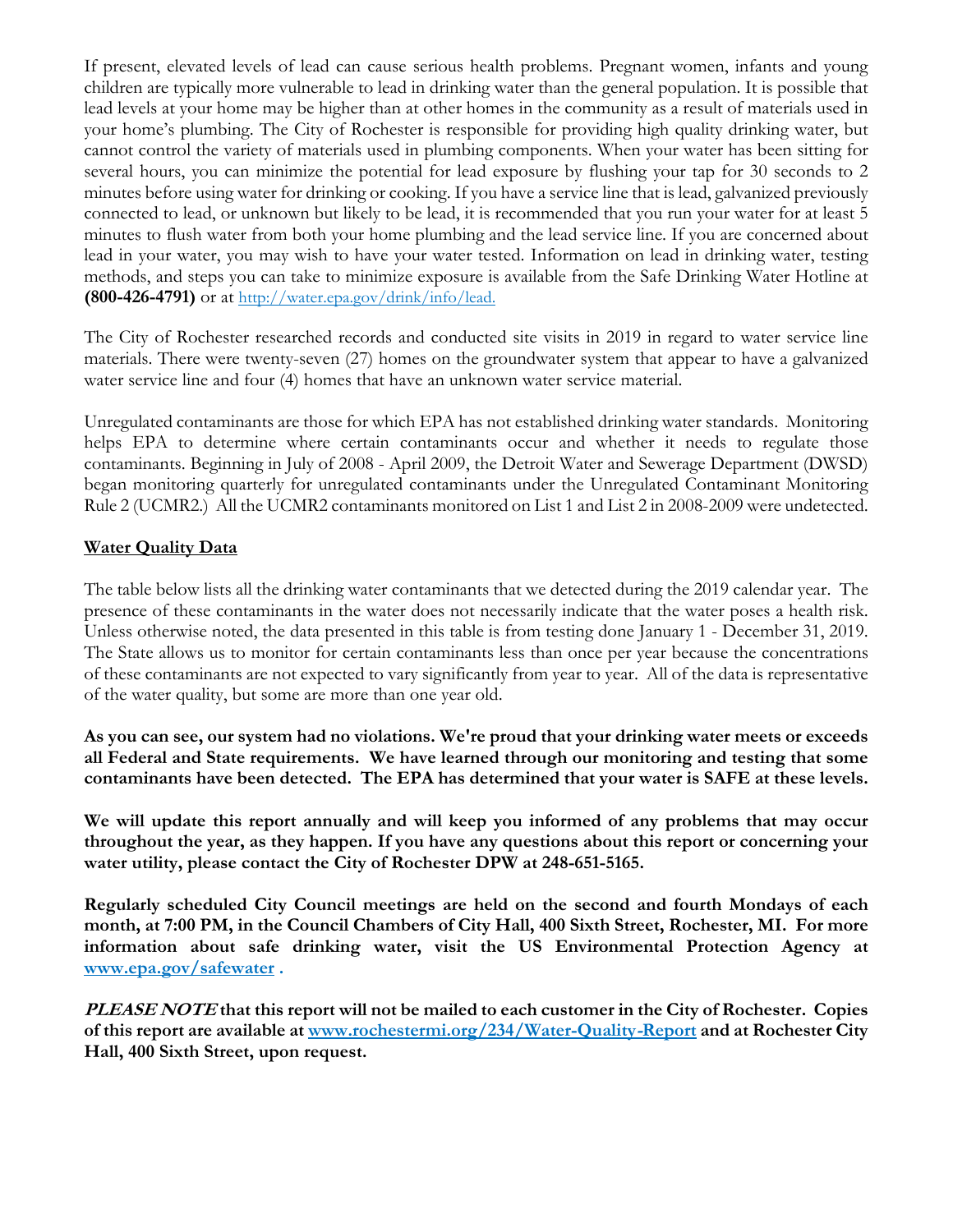### **Rochester Groundwater Information 2019 Water Quality Data**

| <b>Regulated</b><br><b>Contaminant</b>                    | <b>MCL</b>                    | <b>MCL</b><br>G                | Your<br>Water                  | Range       | <b>Sample</b><br><b>Date</b> | <b>Violation</b><br>Yes/No                                         |                                                                                                 | <b>Typical Source of Contaminant</b>                                                                            |  |
|-----------------------------------------------------------|-------------------------------|--------------------------------|--------------------------------|-------------|------------------------------|--------------------------------------------------------------------|-------------------------------------------------------------------------------------------------|-----------------------------------------------------------------------------------------------------------------|--|
| <b>Fluoride</b><br>(ppm)                                  | $\overline{4}$                | $\overline{4}$                 | 0.47                           | N/A         | $7-9-19$                     | N <sub>0</sub>                                                     | Erosion of natural deposits;<br>Discharge from fertilizer and aluminum factories.               |                                                                                                                 |  |
| <b>Total</b><br><b>Trihalomethanes</b><br>(TTHM)(ppb)     | 80                            | N/A                            | 14                             | N/A         | $7-9-19$                     | No                                                                 | Byproduct of drinking water disinfection.                                                       |                                                                                                                 |  |
| <b>Haloacetic Acids</b><br>(HAA5) (ppb)                   | 60                            | N/A                            | 3.5                            | N/A         | $7-9-19$                     | N <sub>0</sub>                                                     |                                                                                                 | Byproduct of drinking water disinfection.                                                                       |  |
| <b>Combined</b><br>Radium<br>Radium 226 & 228<br>(pCi/L)  | 5                             | $\mathbf{0}$                   | 1.76                           | N/A         | $8 - 5 - 14$                 | N <sub>0</sub>                                                     | Erosion of natural deposits.                                                                    |                                                                                                                 |  |
| <b>Gross Alpha</b><br>(pCi/L)                             | 15                            | $\mathbf{0}$                   | 5.8                            | N/A         | $8 - 5 - 14$                 | N <sub>0</sub>                                                     | Erosion of natural deposits.                                                                    |                                                                                                                 |  |
| <b>Nitrate</b><br>(ppm)                                   | 10                            | 10                             | 0.23                           | N/A         | $7-9-19$                     | N <sub>0</sub>                                                     | Runoff from fertilizer use; Leaching from septic<br>tanks, sewage; Erosion of natural deposits. |                                                                                                                 |  |
| <b>Chlorine</b><br>(ppm)                                  | <b>MRDL</b><br>$\overline{4}$ | <b>MRDLG</b><br>$\overline{4}$ | 0.34                           | $.09 - .57$ | $Jan - Dec$<br>2019          | No                                                                 | Water Additive used to control microbes.                                                        |                                                                                                                 |  |
| <b>Special Monitoring and</b><br>unregulated contaminant* |                               |                                | Your<br>Water                  | Range       | <b>Sample</b><br><b>Date</b> | <b>Typical Source of Contaminant</b>                               |                                                                                                 |                                                                                                                 |  |
| Sodium (ppm)                                              |                               |                                | 18                             | N/A         | $7-9-19$                     | Erosion of natural deposits;                                       |                                                                                                 |                                                                                                                 |  |
| <b>Contaminant</b><br>Subject to<br>AL                    | <b>Action</b><br><b>Level</b> | <b>MCL</b><br>G                | 90% of Samples<br>< this Level |             | <b>Sample</b><br><b>Date</b> | <b>Number</b><br><b>Of</b><br><b>Samples</b><br><b>Above</b><br>AL | <b>Violation</b><br>Yes/No                                                                      | <b>Typical Source of</b><br><b>Contaminant</b>                                                                  |  |
| Lead (ppb)                                                | 15                            | $\mathbf{0}$                   | 3.9                            |             | 2017                         | $\mathbf{0}$                                                       | N <sub>0</sub>                                                                                  | Corrosion of household plumbing<br>systems; Erosion of natural<br>deposits                                      |  |
| Copper (ppm)                                              | 1.3                           | 1.3                            | 0.2                            |             | 2017                         | $\overline{0}$                                                     | N <sub>0</sub>                                                                                  | Corrosion of household plumbing<br>systems; Erosion of natural<br>deposits; Leaching from wood<br>preservatives |  |

**\* Unregulated contaminants are those for which EPA has not established drinking water standards. Monitoring helps EPA to Determine where certain contaminants occur and whether it needs to regulate those contaminants.**

| <b>Microbial</b><br><b>Contaminants</b>  | <b>MCL</b>                                                                                         | <b>MCLG</b> | <b>Number</b><br><b>Detected</b> | <b>Violation</b><br>Yes/No | <b>Typical Source of</b><br><b>Contaminant</b> |
|------------------------------------------|----------------------------------------------------------------------------------------------------|-------------|----------------------------------|----------------------------|------------------------------------------------|
| <b>Total Coliform</b><br><b>Bacteria</b> | >1 positive monthly sample<br>$($ >5% of monthly samples positive)                                 | $\theta$    | $\theta$                         | N <sub>0</sub>             | Naturally present in the Environment           |
| <b>Fecal Coliform and</b><br>E. Coli     | Routine and repeat sample total<br>coliform positive, and one is also<br>fecal or E. Coli positive | $\Omega$    | $\Omega$                         | N <sub>0</sub>             | Human and animal fecal waste                   |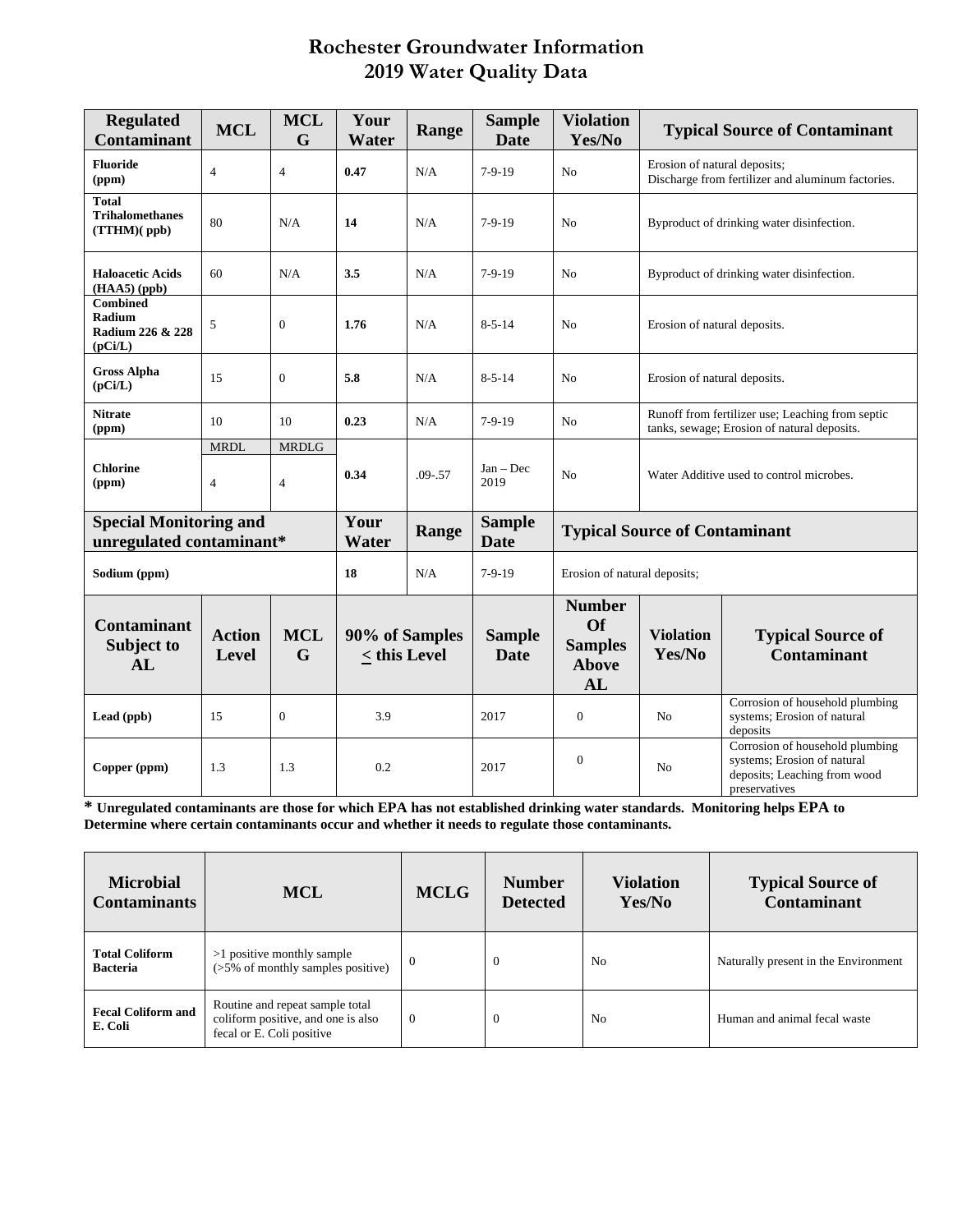#### **Lake Huron Water Treatment Plant (Rochester East) 2019 Regulated Detected Contaminants Tables**

| 2019 Inorganic Chemicals – Monitoring at the Plant Finished Water Tap |                  |      |                                      |                                       |                                            |                                     |                            |                                                                                                                                      |  |
|-----------------------------------------------------------------------|------------------|------|--------------------------------------|---------------------------------------|--------------------------------------------|-------------------------------------|----------------------------|--------------------------------------------------------------------------------------------------------------------------------------|--|
| <b>Regulated</b><br>Contaminant                                       | <b>Test Date</b> | Unit | <b>Health</b><br>Goal<br><b>MCLG</b> | <b>Allowed</b><br>Level<br><b>MCL</b> | <b>Highest</b><br>Level<br><b>Detected</b> | <b>Range of</b><br><b>Detection</b> | <b>Violation</b><br>yes/no | <b>Major Sources in Drinking Water</b>                                                                                               |  |
| Fluoride                                                              | $6-11-19$        | ppm  | $\overline{4}$                       | 4                                     | 0.61                                       | n/a                                 | no                         | Erosion of natural deposits; Water<br>additive, which promotes strong teeth;<br>Discharge from fertilizer and aluminum<br>factories. |  |
| <b>Nitrate</b>                                                        | $6 - 11 - 19$    | ppm  | 10                                   | 10                                    | 0.46                                       | n/a                                 | no                         | Runoff from fertilizer use; Leaching<br>from septic tanks, sewage; Erosion of<br>natural deposits.                                   |  |
| <b>Barium</b>                                                         | $5 - 16 - 17$    | ppm  | 2                                    | $\overline{c}$                        | 0.1                                        | n/a                                 | n <sub>0</sub>             | Discharge of drilling wastes; Discharge<br>from metal refineries; Erosion of natural<br>deposits                                     |  |

| 2019 Disinfection By-Products – Monitoring in Distribution System, Stage 2 Disinfection By-Products |                     |      |                                           |                                        |                               |                                                  |                            |                                              |
|-----------------------------------------------------------------------------------------------------|---------------------|------|-------------------------------------------|----------------------------------------|-------------------------------|--------------------------------------------------|----------------------------|----------------------------------------------|
| <b>Regulated</b><br>Contaminant                                                                     | Test<br>Date        | Unit | <b>Health</b><br>Goal<br><b>MCLG</b>      | <b>Allowed</b><br>Level<br><b>MCL</b>  | <b>Highest</b><br><b>LRAA</b> | Range of<br><b>Detection</b>                     | <b>Violation</b><br>yes/no | <b>Major Sources in Drinking</b><br>Water    |
| <b>Total Trihalomethanes</b><br><b>TTHM</b>                                                         | 2019                | ppb  | n/a                                       | 80                                     | 28                            | n/a                                              | no                         | By-product of drinking water<br>chlorination |
| <b>Haloacetic Acids HAA5</b>                                                                        | 2019                | ppb  | n/a                                       | 60                                     | 6.1                           | n/a                                              | $\mathbf{n}\mathbf{o}$     | By-product of drinking water<br>disinfection |
|                                                                                                     |                     |      |                                           |                                        |                               |                                                  |                            |                                              |
| <b>Regulated</b><br>Contaminant                                                                     | Test<br>Date        | Unit | <b>Health</b><br>Goal<br><b>MRDL</b><br>G | <b>Allowed</b><br>Level<br><b>MRDL</b> | <b>Highest</b><br><b>RAA</b>  | <b>Ouarterly</b><br>Range of<br><b>Detection</b> | <b>Violation</b><br>yes/no | <b>Major Sources in Drinking</b><br>Water    |
| <b>Total Chlorine Residual</b>                                                                      | Jan-<br>Dec<br>2019 | ppm  | 4                                         | 4                                      | 0.84                          | $0.65 - 0.92$                                    | no                         | Water additive used to control<br>microbes   |

| 2019 Turbidity – Monitored every 4 hours at Plant Finished Water                                                                               |                                                                                 |                            |                                        |  |  |  |  |
|------------------------------------------------------------------------------------------------------------------------------------------------|---------------------------------------------------------------------------------|----------------------------|----------------------------------------|--|--|--|--|
| <b>Highest Single Measurement</b><br><b>Cannot exceed 1 NTU</b>                                                                                | Lowest Monthly % of Samples Meeting<br>Turbidity Limit of 0.3 NTU (minimum 95%) | <b>Violation</b><br>ves/no | <b>Major Sources in Drinking Water</b> |  |  |  |  |
| $0.14$ NTU                                                                                                                                     | 100 $\%$<br>Soil Runoff<br>no                                                   |                            |                                        |  |  |  |  |
| Turbidity is a measure of the cloudiness of water. We monitor it because it is a good indicator of the effectiveness of our filtration system. |                                                                                 |                            |                                        |  |  |  |  |

| 2019 Lead and Copper Monitoring at Customers' Tap                                                                                                                                                                       |                     |      |                                      |                              |                                                 |                                        |                            |                                                                                                              |
|-------------------------------------------------------------------------------------------------------------------------------------------------------------------------------------------------------------------------|---------------------|------|--------------------------------------|------------------------------|-------------------------------------------------|----------------------------------------|----------------------------|--------------------------------------------------------------------------------------------------------------|
| <b>Regulated</b><br><b>Contaminant</b>                                                                                                                                                                                  | <b>Test</b><br>Date | Unit | <b>Health</b><br>Goal<br><b>MCLG</b> | <b>Action</b><br>Level<br>AL | 90 <sup>th</sup><br><b>Percentile</b><br>Value* | Number of<br><b>Samples over</b><br>AL | <b>Violation</b><br>yes/no | <b>Major Sources in Drinking Water</b>                                                                       |
| Lead                                                                                                                                                                                                                    | 2019                | ppb  | $\Omega$                             | 15                           |                                                 | $\mathbf{0}$                           | no                         | Corrosion of household plumbing system;<br>Erosion of natural deposits.                                      |
| Copper                                                                                                                                                                                                                  | 2019                | ppm  | 1.3                                  | 1.3                          | $\cdot$                                         | $\mathbf{0}$                           | no                         | Corrosion of household plumbing system;<br>Erosion of natural deposits; Leaching from<br>wood preservatives. |
| *The 90th percentile value means 90 percent of the homes tested have lead and copper levels below the given 90th percentile value. If the 90th percentile<br>value is above the AL additional requirements must be met. |                     |      |                                      |                              |                                                 |                                        |                            |                                                                                                              |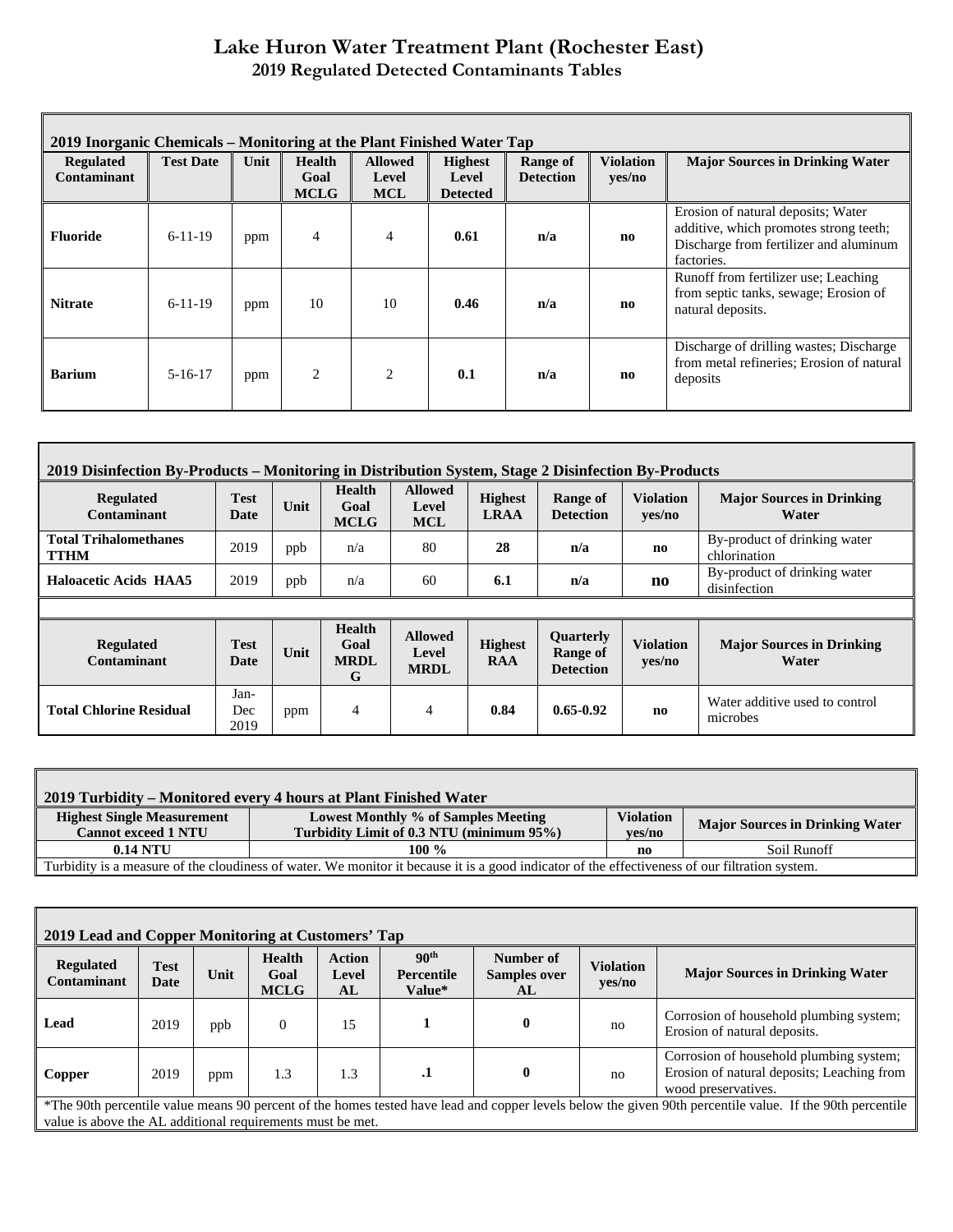#### **Lake Huron Water Treatment Plant (Rochester East) 2019 Regulated Detected Contaminants Tables**

| <b>Regulated Contaminant</b>      | <b>Treatment Technique 2019</b>                                                                                                                                                                                                                        | <b>Typical Source of Contaminant</b> |
|-----------------------------------|--------------------------------------------------------------------------------------------------------------------------------------------------------------------------------------------------------------------------------------------------------|--------------------------------------|
| <b>Total Organic Carbon (ppm)</b> | The Total Organic Carbon (TOC) removal ratio is calculated as the ratio between<br>the actual TOC removal and the TOC removal requirements. The TOC was<br>measured each quarter and because the level was low, there is no TOC removal<br>requirement | Erosion of natural deposits          |

| <b>Radionuclides 2014</b>             |                  |       |                                   |                         |                       |                            |                                        |
|---------------------------------------|------------------|-------|-----------------------------------|-------------------------|-----------------------|----------------------------|----------------------------------------|
| <b>Regulated</b><br>contaminant       | <b>Test date</b> | Unit  | <b>Health Goal</b><br><b>MCLG</b> | <b>Allowed</b><br>Level | <b>Level detected</b> | <b>Violation</b><br>Yes/no | <b>Major Sources in Drinking water</b> |
| <b>Combined Radium</b><br>226 and 228 | $5 - 13 - 14$    | pCi/L | 0                                 |                         | $0.86 + or - 0.55$    | no                         | Erosion of natural deposits            |

| Contaminant  | <b>MCLG</b> | MCL | <b>Level Detected 2019</b> | <b>Source of Contamination</b> |
|--------------|-------------|-----|----------------------------|--------------------------------|
| Sodium (ppm) | n/a         | n/a | 4.74                       | Erosion of natural deposits    |

These tables are based on tests conducted by GLWA in the year 2019 or the most recent testing done within the last five calendar years. GLWA conducts tests throughout the year only tests that show the presence of a substance or require special monitoring are presented in these tables.